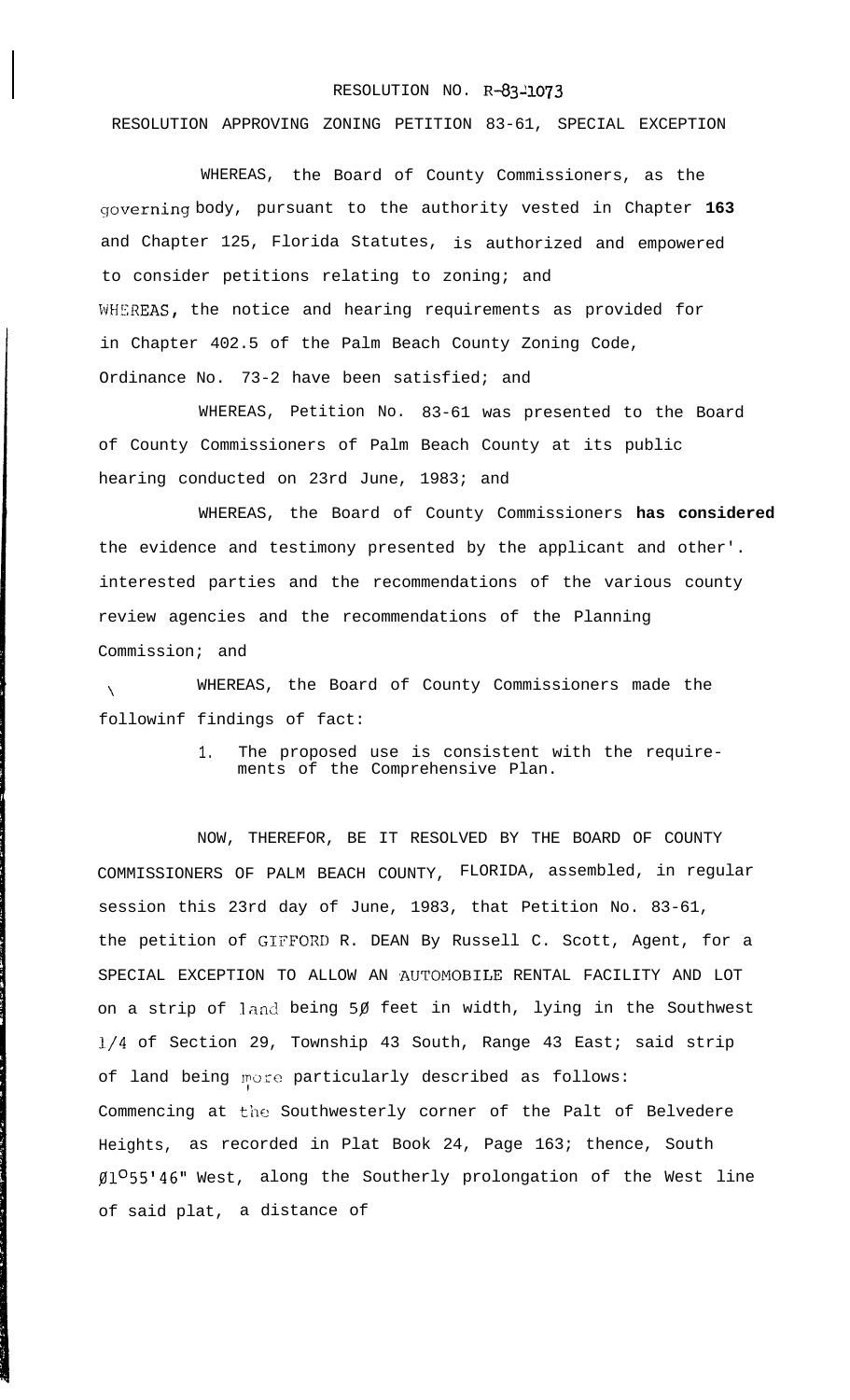0.79 feet for a Point of Beginning; thence, continue South 01º 55'46" West, along said Line, a distance oE 660.01 feet to the North right-of-way line of Belvedere Road; thence, North 88°26'57" West, along said right-of-way line and along a line parallel with and 66 feet Northerly of, as measured at right angles to, the South line of the Southwest 1/4 of said Section 29, a distance of 50.00 feet; thence, North  $01^{\circ}$ 55'46" East, a distane of 66B.01 feet; thence, South  $38^{\circ}26'57''$  East, along a line parallel with and 726.00 feet Northerly of, as measured at right angles to, the South line of the Southwest l/4 of said Section 29, a distance of 50.00 feet to the Point of Beginning. Said property located on the north side of Belvedere Road, approximately .4 mile east of Congress Avenue in an CG-General Commercial District was approved as advertised subject to the following conditions:

- 1. This development must retain onsite 85% of the storm water **runoff** generated by a three (3) year storm per requirements of the Permit Section, Land Development Division.
- 2 . The property owner shall convey to Palm Beach County within ninety (90) days of approval 54 feet from the centerline' for the ultimate right-of-way for Belvedere Road, approximately an additional one  $(i)$  foot of rightof-way.
- 3 . The developer shall contribute Five Hundred and Sixty Three Dollars, (\$563.00) toward the cost of meeting this project's direct and identifiable traffic impact, to be paid at the time of the issuance of the building permit.
- $4 \cdot$ Fire Marshall approval of the site plan shall be required prior to site plan certification.

\

5 . Use of this facility shall be iimited to weekly and monthly car rental with no on-site repair or cleaning.

Commissioner Bailey , moved for approval of the petition. The motion was seconded by Commissioner Koehler , and upon being put to a vote, the vote was as follows:

| Peggy E. Evatt, Chairman    |             | $-- \Delta YF$ |
|-----------------------------|-------------|----------------|
| Ken Spillias, Vice Chairman | $  \,$ $\,$ | AYE.           |
| 'Dennis P. Koehler, Member  |             | AYF.           |
| Dorothy Wilken, Member      |             | A Y F.         |
| , Bill Bailey, Member       |             | AYF            |

The foregoing resolution was declared duly passed and adopted this day of  $SEP 13 \, \mu$ 83, confirming action of 23rd June 1983.